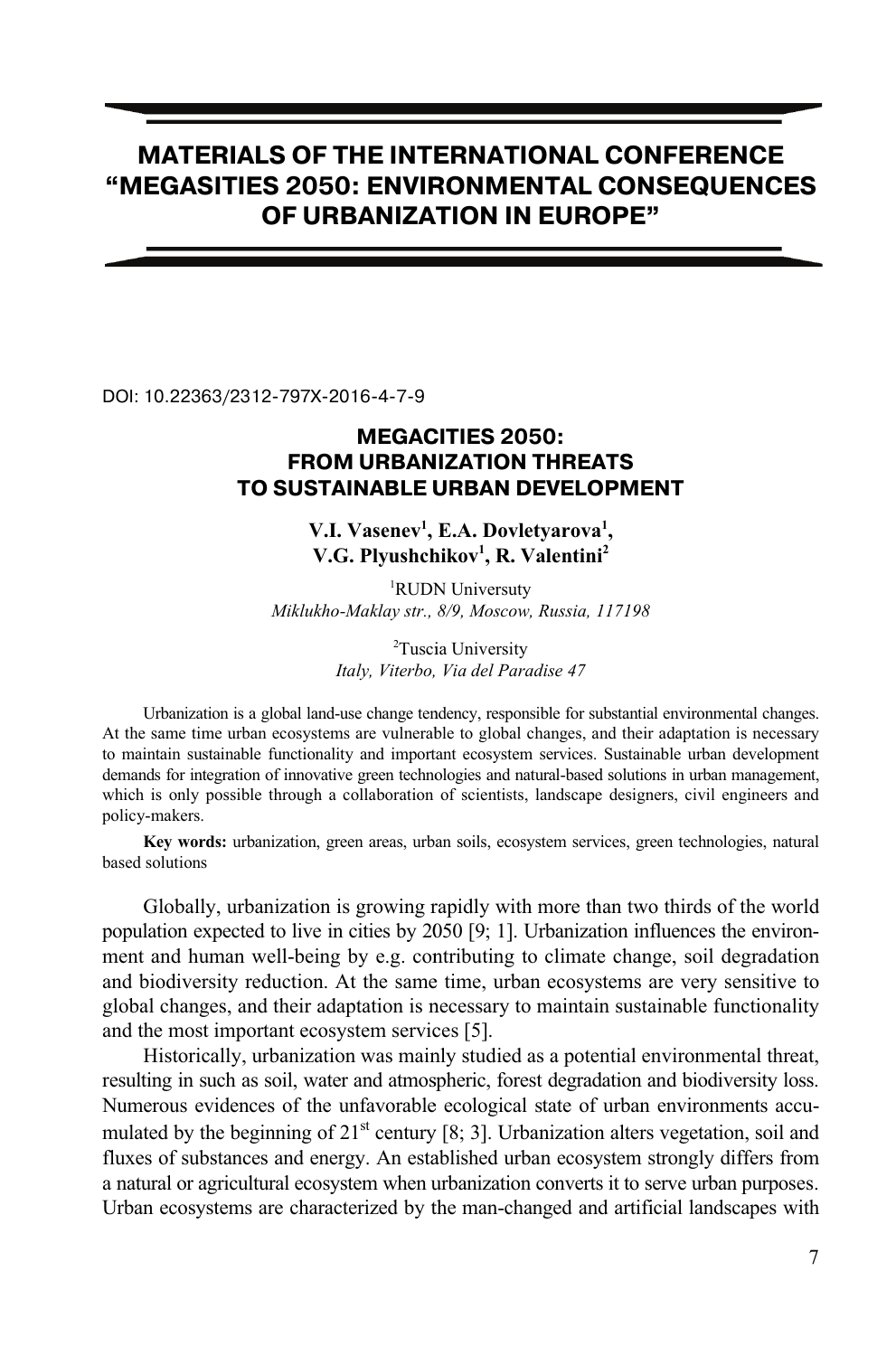considerable anthropogenic disturbances (e.g. environmental pollution, soil sealing, waste disposal). Cities generally consume much more energy than they generally provide, resulting in intensive emissions of heat, air and water contaminants and greenhouse gases.

Together with the continued increase of the global urban populations, this motivated the development of novel concepts like 'sustainable cities'. The concept of sustainability resulted in the design of, for example, 'emission free' cities [6] and 'climate adapted' cities [7] which investigate urban areas as source of unique natural and urban-specific resources, rather than an environmental threat.

The international conference Megacities 2050 aimed to search for solutions of the environmental problems of modern megapolises and to maximize the capacity of urban ecosystems to support specific ('natural') functions and services. Urban green areas provides a set of key ecosystem services, e.g. climate mitigation, biodiversity, water and air quality control [2]. The role of green infrastructure in sustainable urban development was clearly illustrated in papers, focused on the restoration of the historical parks of Saint Petersburg and studying interrelationships between soil quality and plantations' state in Moscow. Urban soils are key for regulating healthy urban ecosystems. Reserving minerals and nutrients (provisioning service), carbon sequestration contributing to climate mitigation, runoff and flood control (regulating service) and archiving historical artefacts (cultural service) are widely recognized ESs of urban soils. Currently, urban soils face a paradox of being of the highest value regarding property and building issue, and being almost totally ignored with regard to the ES they can provide [4]. Different aspects of monitoring and assessment of urban soils at the multiple scales from local (e.g. urban soil constructions) to regional (mapping basal respiration in the Moscow region) were also discussed in the papers of the issue. Finally, practical applications of green infrastructure, for example, for dust control were presented and an economic value of green areas and natural-base solutions was analyzed.

The conference allowed receiving a multi-disciplinary feedback from a broad audience, including scientific and research community, municipal services, environmental protection agency and stakeholder working in urban management and greenery. Such a multi-disciplinary discussion is an essential step towards sustainable urban development, since implementation of innovative technologies and natural-based solutions gets feasible only when all interested stakeholder' group collaborate for the purpose of smart urban management.

#### **Acknowledgements**

The study was supported by the RFBR projects № NK 15-54-53117 and № NK 15-34-70003 and Jean Monnet Project EDEMS.

© V.I. Vasenev, E.A. Dovletyarova, V.G. Plyushchikov, R. Valentini, 2016

#### **REFERENCES**

- [1] FAO. 2013. Climate-smart agriculture. Sourcebook. E-ISBN 978-92-5-107721-4.
- [2] Gómez-Baggethun, E. and D.N. Barton 2013 Classifying and valuing ecosystem services for urban planning. 2013. Ecological Economics 86: 235—245.